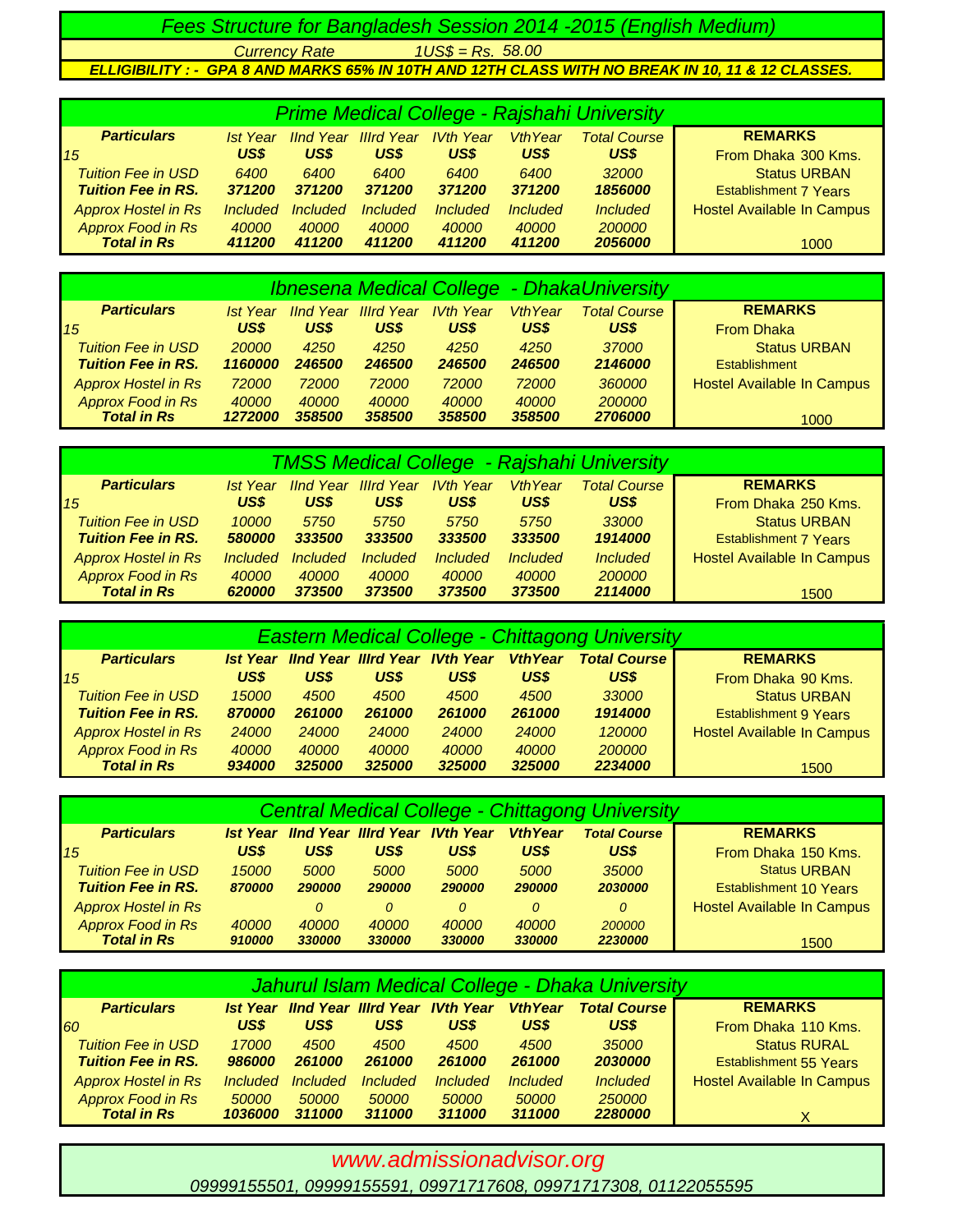| Ad-Din Womens Medical College - Dhaka University                                                                                 |        |        |        |        |        |         |                              |  |  |  |
|----------------------------------------------------------------------------------------------------------------------------------|--------|--------|--------|--------|--------|---------|------------------------------|--|--|--|
| <b>REMARKS</b><br><b>Ist Year IInd Year IIIrd Year IVth Year</b><br><b>Vth Year</b><br><b>Total Course</b><br><b>Particulars</b> |        |        |        |        |        |         |                              |  |  |  |
| 15                                                                                                                               | US\$   | US\$   | US\$   | US\$   | US\$   | US\$    | From Dhaka 0 Kms.            |  |  |  |
| <b>Tuition Fee in USD</b>                                                                                                        | 15000  | 5000   | 5000   | 5000   | 5000   | 35000   | <b>Status URBAN</b>          |  |  |  |
| <b>Tuition Fee in RS.</b>                                                                                                        | 870000 | 290000 | 290000 | 290000 | 290000 | 2030000 | <b>Establishment 8 Years</b> |  |  |  |
| <b>Approx Hostel in Rs</b>                                                                                                       | 24000  | 24000  | 24000  | 24000  | 24000  | 120000  | Hostel Available In Campus   |  |  |  |
| <b>Approx Food in Rs</b>                                                                                                         | 50000  | 50000  | 50000  | 50000  | 50000  | 250000  |                              |  |  |  |
| <b>Total in Rs</b>                                                                                                               | 944000 | 364000 | 364000 | 364000 | 364000 | 2400000 | 1000                         |  |  |  |

| Kumudhini Women's Medical College - Dhaka University                                                                            |        |        |        |        |        |         |                               |  |  |
|---------------------------------------------------------------------------------------------------------------------------------|--------|--------|--------|--------|--------|---------|-------------------------------|--|--|
| <b>REMARKS</b><br><b>Particulars</b><br><b>Ist Year IInd Year IIIrd Year IVth Year</b><br><b>VthYear</b><br><b>Total Course</b> |        |        |        |        |        |         |                               |  |  |
| 30                                                                                                                              | US\$   | US\$   | US\$   | US\$   | US\$   | US\$    | From Dhaka 70 Kms.            |  |  |
| <b>Tuition Fee in USD</b>                                                                                                       | 12000  | 6000   | 6000   | 6000   | 6000   | 36000   | <b>Status RURAL</b>           |  |  |
| <b>Tuition Fee in RS.</b>                                                                                                       | 696000 | 348000 | 348000 | 348000 | 348000 | 2088000 | <b>Establishment 15 Years</b> |  |  |
| <b>Approx Hostel in Rs</b>                                                                                                      |        | 0      | 0      |        | 0      | 0       | Hostel Available In Campus    |  |  |
| <b>Approx Food in Rs</b>                                                                                                        | 50000  | 50000  | 50000  | 50000  | 50000  | 250000  |                               |  |  |
| <b>Total in Rs</b>                                                                                                              | 746000 | 398000 | 398000 | 398000 | 398000 | 2338000 |                               |  |  |

| Tairunnissa Medical College - Dhaka University                                                                                  |                               |          |                               |                               |                               |                 |                                    |  |  |  |
|---------------------------------------------------------------------------------------------------------------------------------|-------------------------------|----------|-------------------------------|-------------------------------|-------------------------------|-----------------|------------------------------------|--|--|--|
| <b>Ist Year IInd Year IIIrd Year IVth Year</b><br><b>REMARKS</b><br><b>Particulars</b><br><b>VthYear</b><br><b>Total Course</b> |                               |          |                               |                               |                               |                 |                                    |  |  |  |
| 15                                                                                                                              | US\$                          | US\$     | US\$                          | US\$                          | US\$                          | US\$            | From Dhaka 0 Kms.                  |  |  |  |
| <b>Tuition Fee in USD</b>                                                                                                       | 17000                         | 5000     | 5000                          | 5000                          | 5000                          | 37000           | <b>Status URBAN</b>                |  |  |  |
| <b>Tuition Fee in RS.</b>                                                                                                       | 986000                        | 290000   | 290000                        | 290000                        | 290000                        | 2146000         | <b>Establishment 10 Years</b>      |  |  |  |
| <b>Approx Hostel in Rs</b>                                                                                                      | <i><u><b>Included</b></u></i> | Included | <i><u><b>Included</b></u></i> | <i><u><b>Included</b></u></i> | <i><u><b>Included</b></u></i> | <b>Included</b> | <b>Hostel Available Off Campus</b> |  |  |  |
| Approx Food in Rs                                                                                                               | 50000                         | 50000    | 50000                         | 50000                         | 50000                         | 250000          |                                    |  |  |  |
| <b>Total in Rs</b>                                                                                                              | 1036000                       | 340000   | 340000                        | 340000                        | 340000                        | 2396000         | 1000                               |  |  |  |

| Khawaja Younis Medical College - Rajshahi University                                                                            |                               |          |                               |                               |                 |                 |                               |  |  |  |
|---------------------------------------------------------------------------------------------------------------------------------|-------------------------------|----------|-------------------------------|-------------------------------|-----------------|-----------------|-------------------------------|--|--|--|
| <b>Ist Year IInd Year IIIrd Year IVth Year</b><br><b>Total Course</b><br><b>VthYear</b><br><b>Particulars</b><br><b>REMARKS</b> |                               |          |                               |                               |                 |                 |                               |  |  |  |
| 15                                                                                                                              | US\$                          | US\$     | US\$                          | US\$                          | US\$            | US\$            | From Dhaka 147 Kms.           |  |  |  |
| <b>Tuition Fee in USD</b>                                                                                                       | 15000                         | 5750     | 5750                          | 5750                          | 5750            | 38000           | <b>Status RURAL</b>           |  |  |  |
| <b>Tuition Fee in RS.</b>                                                                                                       | 870000                        | 333500   | 333500                        | 333500                        | 333500          | 2204000         | <b>Establishment 10 Years</b> |  |  |  |
| <b>Approx Hostel in Rs</b>                                                                                                      | <i><u><b>Included</b></u></i> | Included | <i><u><b>Included</b></u></i> | <i><u><b>Included</b></u></i> | <b>Included</b> | <b>Included</b> | Hostel Available In Campus    |  |  |  |
| <b>Approx Food in Rs</b>                                                                                                        | 40000                         | 40000    | 40000                         | 40000                         | 40000           | 200000          |                               |  |  |  |
| <b>Total in Rs</b>                                                                                                              | 910000                        | 373500   | 373500                        | 373500                        | 373500          | 2404000         | 1500                          |  |  |  |

| <b>Community Based Medical College - Dhaka University</b>                                                                       |                               |                 |                               |                               |                 |                 |                               |  |  |  |
|---------------------------------------------------------------------------------------------------------------------------------|-------------------------------|-----------------|-------------------------------|-------------------------------|-----------------|-----------------|-------------------------------|--|--|--|
| <b>Ist Year IInd Year IIIrd Year IVth Year</b><br><b>VthYear</b><br><b>REMARKS</b><br><b>Total Course</b><br><b>Particulars</b> |                               |                 |                               |                               |                 |                 |                               |  |  |  |
| 15                                                                                                                              | US\$                          | US\$            | US\$                          | US\$                          | US\$            | US\$            | From Dhaka 80 Kms.            |  |  |  |
| <b>Tuition Fee in USD</b>                                                                                                       | 16500                         | 5750            | 5750                          | 5750                          | 5750            | 39500           | <b>Status URBAN</b>           |  |  |  |
| <b>Tuition Fee in RS.</b>                                                                                                       | 957000                        | 333500          | 333500                        | 333500                        | 333500          | 2291000         | <b>Establishment 16 Years</b> |  |  |  |
| <b>Approx Hostel in Rs</b>                                                                                                      | <i><u><b>Included</b></u></i> | <i>Included</i> | <i><u><b>Included</b></u></i> | <i><u><b>Included</b></u></i> | <b>Included</b> | <b>Included</b> | Hostel Available In Campus    |  |  |  |
| <b>Approx Food in Rs</b>                                                                                                        | 40000                         | 40000           | 40000                         | 40000                         | 40000           | 200000          |                               |  |  |  |
| <b>Total in Rs</b>                                                                                                              | 997000                        | 373500          | 373500                        | 373500                        | 373500          | 2491000         | 1000                          |  |  |  |

| <b>Bangladesh Medical College - Dhaka University</b> |         |        |        |                                                |                 |                     |                                    |  |  |  |
|------------------------------------------------------|---------|--------|--------|------------------------------------------------|-----------------|---------------------|------------------------------------|--|--|--|
| <b>Particulars</b>                                   |         |        |        | <b>Ist Year IInd Year IIIrd Year IVth Year</b> | <b>Vth Year</b> | <b>Total Course</b> | <b>REMARKS</b>                     |  |  |  |
| 60                                                   | US\$    | US\$   | US\$   | US\$                                           | US\$            | US\$                | From Dhaka 0 Kms.                  |  |  |  |
| <b>Tuition Fee in USD</b>                            | 22000   | 5000   | 5000   | 5000                                           | 5000            | 42000               | <b>Status URBAN</b>                |  |  |  |
| <b>Tuition Fee in RS.</b>                            | 1276000 | 290000 | 290000 | 290000                                         | 290000          | 2436000             | <b>Establishment 28 Years</b>      |  |  |  |
| <b>Approx Hostel in Rs</b>                           | 126000  | 126000 | 126000 | 126000                                         | 126000          | 630000              | <b>Hostel Available Off Campus</b> |  |  |  |
| <b>Approx Food in Rs</b>                             | 50000   | 50000  | 50000  | 50000                                          | 50000           | 250000              |                                    |  |  |  |
| <b>Total in Rs</b>                                   | 1452000 | 466000 | 466000 | 466000                                         | 466000          | 3316000             | Χ                                  |  |  |  |

*International Education | Counsellors | Consultants | Coordinators*

*www.admissionadvisor.org*

*09999155501, 09999155591, 09971717608, 09971717308, 01122055595*